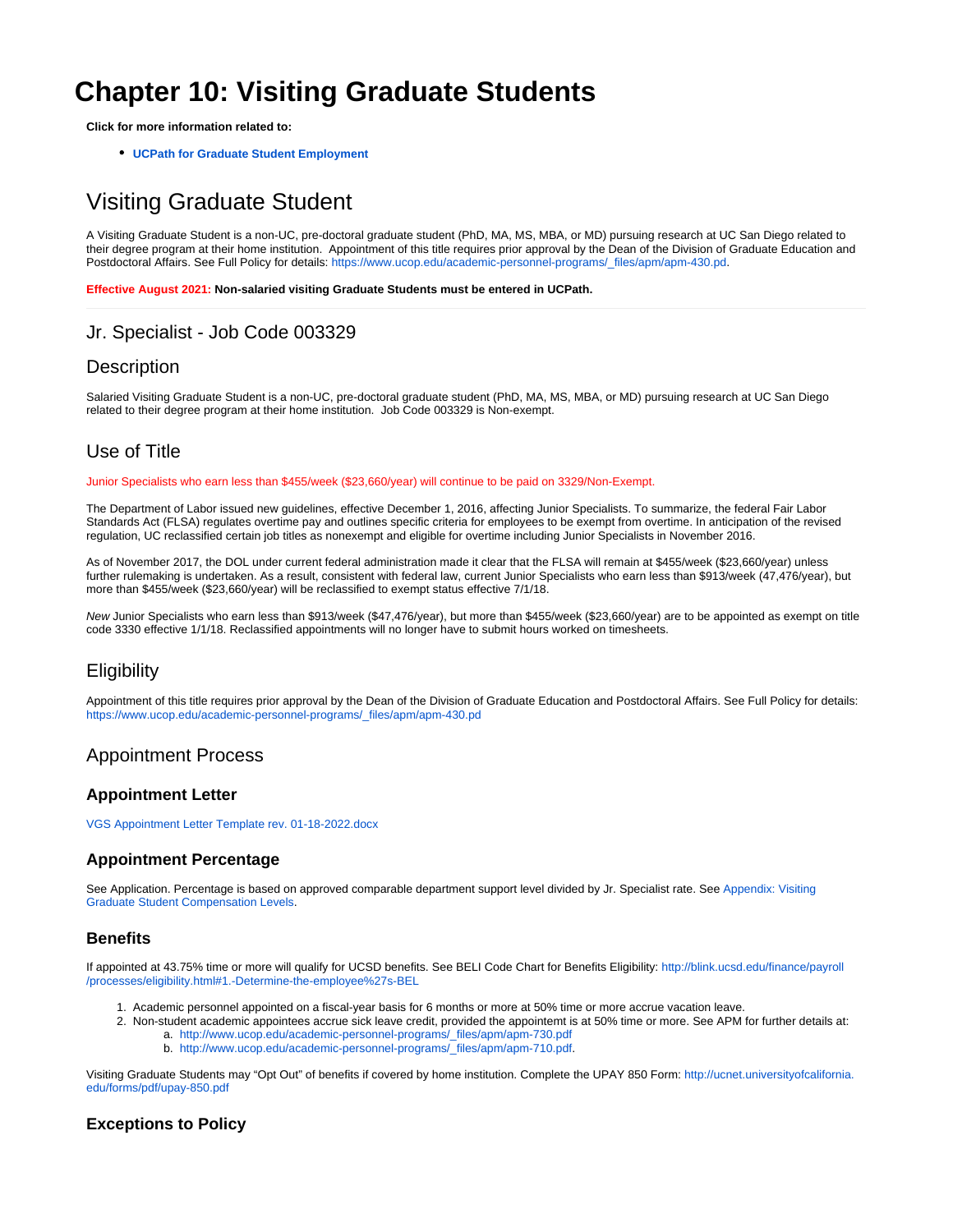Departments requesting to extend a Jr. Specialist appointment for longer than one year; or wishing to create a initial appointment longer than one year, should submit a letter of exception with the VGSAS application.

#### **Pay Rate**

Salary Scales a/o 07/01/20: [Represented Specialist Series Table 24B\(N\)](https://www.ucop.edu/academic-personnel-programs/_files/2022/july-2021-scales/t24-b.pdf)

Salary Scales can always be found on the UCOP website:<https://www.ucop.edu/academic-personnel-programs/compensation/index.html>

## Jr. Specialist - Job Code 003330

## **Description**

Salaried Visiting Graduate Student is a non-UC, pre-doctoral graduate student (PhD, MA, MS, MBA, or MD) pursuing research at UC San Diego related to their degree program at their home institution. Job Code 003330 is Exempt.

## Use of Title

For New Junior Specialists who earn more than \$455/week (\$23,660/year) with appointments beginning on or after 1/1/18.

The Department of Labor issued new guidelines, effective December 1, 2016, affecting Junior Specialists. To summarize, the federal Fair Labor Standards Act (FLSA) regulates overtime pay and outlines specific criteria for employees to be exempt from overtime. In anticipation of the revised regulation, UC reclassified certain job titles as nonexempt and eligible for overtime including Junior Specialists in November 2016.

As of November 2017, the DOL under current federal administration made it clear that the FLSA will remain at \$455/week (\$23,660/year) unless further rulemaking is undertaken. As a result, consistent with federal law, current Junior Specialists who earn less than \$913/week (47,476/year), but more than \$455/week (\$23,660/year) will be reclassified to exempt status effective 7/1/18.

New Junior Specialists who earn less than \$913/week (\$47,476/year), but more than \$455/week (\$23,660/year) are to be appointed as exempt on title code 3330 effective 1/1/18. Reclassified appointments will no longer have to submit hours worked on timesheets.

#### **Eligibility**

Appointment of this title requires prior approval by the Dean of the Division of Graduate Education and Postdoctoral Affairs. See Full Policy for details: [https://www.ucop.edu/academic-personnel-programs/\\_files/apm/apm-430.pd](https://www.ucop.edu/academic-personnel-programs/_files/apm/apm-430.pdf)

### Appointment Process

#### **Appointment Letter**

[VGS Appointment Letter Template rev. 01-18-2022.docx](https://collab.ucsd.edu/download/attachments/97872827/VGS%20Appointment%20Letter%20Template%20rev.%2001-18-2022.docx?version=1&modificationDate=1642539790000&api=v2)

#### **Appointment Percentage**

See Application. Percentage is based on approved comparable department support level divided by Jr. Specialist rate. See Appendix: Visiting [Graduate Student Compensation Levels.](https://collab.ucsd.edu/display/GDCP/Appendix%3A+Visiting+Graduate+Student+Compensation+Levels)

#### **Benefits**

If appointed at 43.75% time or more, VGS will qualify for UCSD benefits. See BELI Code Chart for Benefits Eligibility: [http://blink.ucsd.edu/finance](http://blink.ucsd.edu/finance/payroll/processes/eligibility.html#1.-Determine-the-employee%27s-BEL) [/payroll/processes/eligibility.html#1.-Determine-the-employee%27s-BEL](http://blink.ucsd.edu/finance/payroll/processes/eligibility.html#1.-Determine-the-employee%27s-BEL)

- 1. Academic personnel appointed on a fiscal-year basis for 6 months or more at 50% time or more accrue vacation leave.
- 2. Non-student academic appointees accrue sick leave credit, provided the appointment is at 50% time or more. See APM for further details at: a. [http://www.ucop.edu/academic-personnel-programs/\\_files/apm/apm-730.pdf](http://www.ucop.edu/academic-personnel-programs/_files/apm/apm-730.pdf)
	- b. [http://www.ucop.edu/academic-personnel-programs/\\_files/apm/apm-710.pdf](http://www.ucop.edu/academic-personnel-programs/_files/apm/apm-710.pdf)

Visiting Graduate Students may "Opt Out" of benefits if covered by home institution. Complete the UPAY 850 Form: [http://ucnet.universityofcalifornia.](http://ucnet.universityofcalifornia.edu/forms/pdf/upay-850.pdf) [edu/forms/pdf/upay-850.pdf](http://ucnet.universityofcalifornia.edu/forms/pdf/upay-850.pdf)

#### **Exceptions to Policy**

Departments requesting to extend a Jr. Specialist appointment for longer than one year; or wishing to create a initial appointment longer than one year, should submit a letter of exception with the VGSAS application.

#### **Pay Rate**